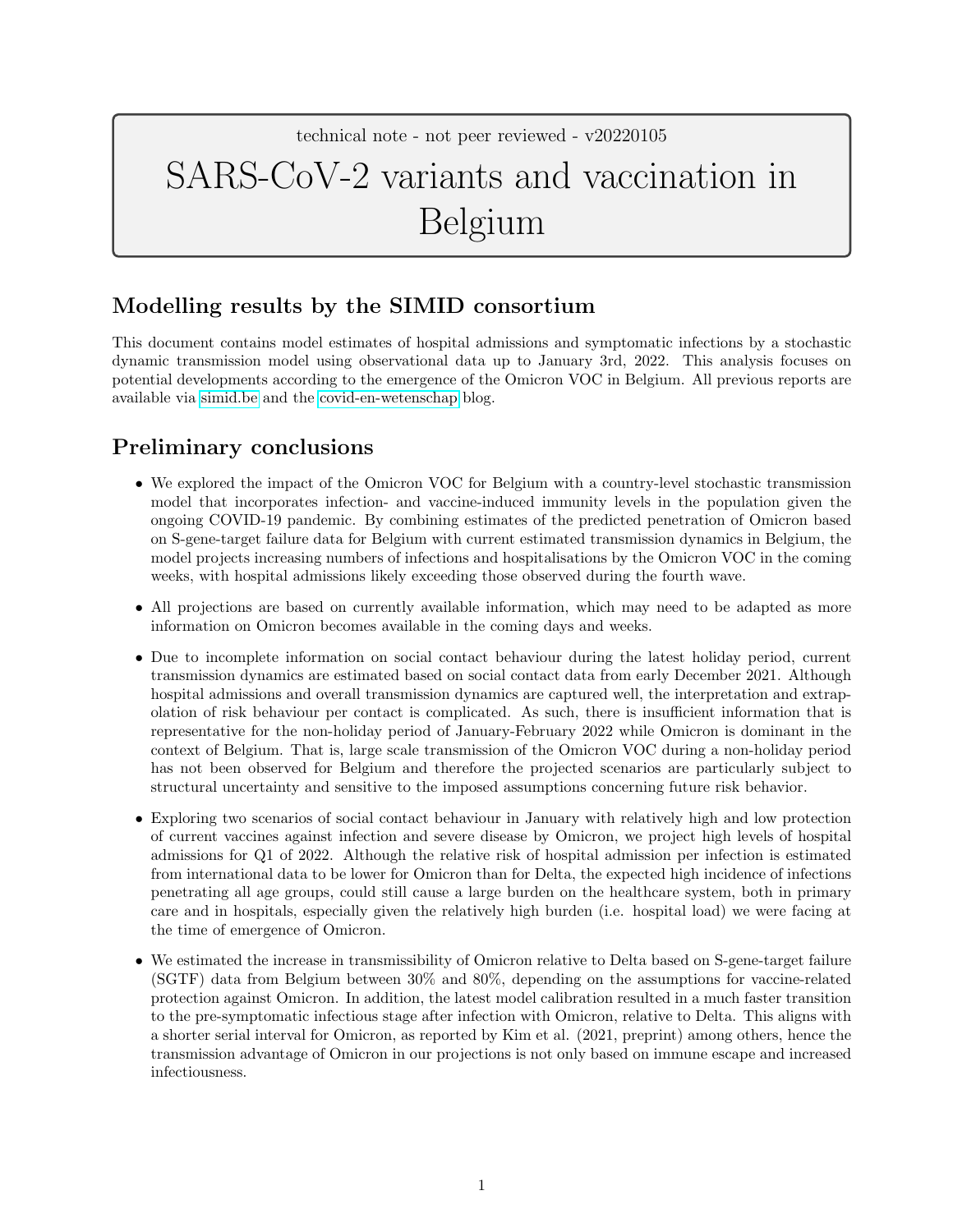## Dynamic Transmission Model

Summary: The stochastic model as described by Abrams et al. (2021) has been adapted to include vaccination and the emergence of one VOC from December 2020 (i.e. B.1.1.7 or "Alpha"), another VOC from May 2021 (i.e. B.1.617.2 or "Delta") and a third VOC from November 2021 (i.e. B.1.529 or "Omicron"). The model is calibrated on early sero-prevalence data, genomic surveillance data, hospital admission data, hospital surge data, mortality data and social contact data from the Belgian CoMiX survey.

### Model input and assumptions

- 1. Gradually accumulating naturally-acquired immunity in the population is accounted for, as well as immunity induced by vaccination. Immunity after infection is assumed to last till the end of the simulations, except for the Omicron VOC. Recovered individuals without any vaccine-induced protection are exposed to 3% of the force of infection by Omicron compared to fully susceptible individuals. This is based on the reported risk ratio of reinfection for Omicron of 3.3 (95% CI: 2.8 to 3.8) by UK Health Security Agency (Technical briefing 32).
- 2. The introduction of VOCs in the Belgian population is accounted for by using data from the baseline genomic surveillance of SARS-CoV-2 in Belgium at the National Reference Laboratory. For the Omicron VOC, we also use S-gene target failure (SGTF) data to estimate and extrapolate the proportion of Omicron infections among all SARS-CoV-2 infections, relying on a logistic regression model fit we derived from [https://github.com/tomwenseleers/newcovid\\_belgium](https://github.com/tomwenseleers/newcovid_belgium).
- 3. Alpha VOC: We aggregated the proportion of Alpha, Beta and Gamma VOC in the population to account for the replacement of the wild-type variant by more infectious and severe VOCs (for which increased transmissibility and severity is assumed to be equal). The additional transmissibility of the aggregated VOC, which we will denote in this report by the dominant VOC Alpha, is estimated by the model at 35% (95% credible interval (CrI): 29%-40%) relative to the wild-type variant. The model assumes no differential hospital admission probability with respect to the Alpha VOC. Upon infection, the model allows for a VOC-specific differential hospital length-of-stay and risk of ICU admission.
- 4. Delta VOC: The impact of the Delta VOC is modelled by the introduction of a second VOC from May 2021 onward with an average increase in transmissibility of 80% (95% CrI: 65%-99%) relative to the Alpha variant. This increase is estimated based on the baseline genomic surveillance data. We assume a hazard ratio for hospitalization of 2 for the Delta VOC relative to the Alpha VOC. Mean values of 1.8-2.6 have been reported in the UK (with 95% confidence interval up to 4.36, see PHE, Sheikh).
- 5. Omicron VOC: The impact of the Omicron VOC is modelled by the introduction of a third VOC from the end of November 2021 onward. We estimated an increase in transmissibility relative to the Delta variant based on S-gene-target failure (SGTF) data for Belgium between 30% and 80%, depending on the assumptions for vaccine-related protection against Omicron (see below). Estimates of the hazard ratio for hospitalization for Omicron relative to Delta are still uncertain and such estimates may depend on the health structure context (e.g. the population age distribution in the study population, background immunity level in the study population, etc.), hence, a direct generalisation and synthesis of such estimates to the Belgian context is difficult and potentially not trustworthy. Therefore, we included scenarios based on hazard ratios of 25% (best case scenario, according to estimates from Pasteur Institute, 27 December 2021 report) and 50% (worst case scenario, according to estimates from UK Health Security Agency Technical briefing update 31 December 2021). To account for an adjusted serial interval for Omicron, as reported by Kim et al. (2021, preprint), the duration of the latent period for Omicron is estimated in the calibration process. This results in a much faster transition to the pre-symptomatic infectious stage after infection with Omicron, relative to Delta.
- 6. Our model results contain stochastic variation in the transmission process and parameter uncertainty based on 25 model parameter configurations. The calibration procedure relies on likelihood-based MCMC sampling resulting in 25 posterior samples of the joint distribution, each of which is used to generate a single stochastic realization within each social mixing and/or vaccine uptake scenario. The MCMC procedure is, in general, based on the adaptive Metropolis-within-Gibbs algorithm, and parameter configurations are updated starting from previous calibration results based on an additional number of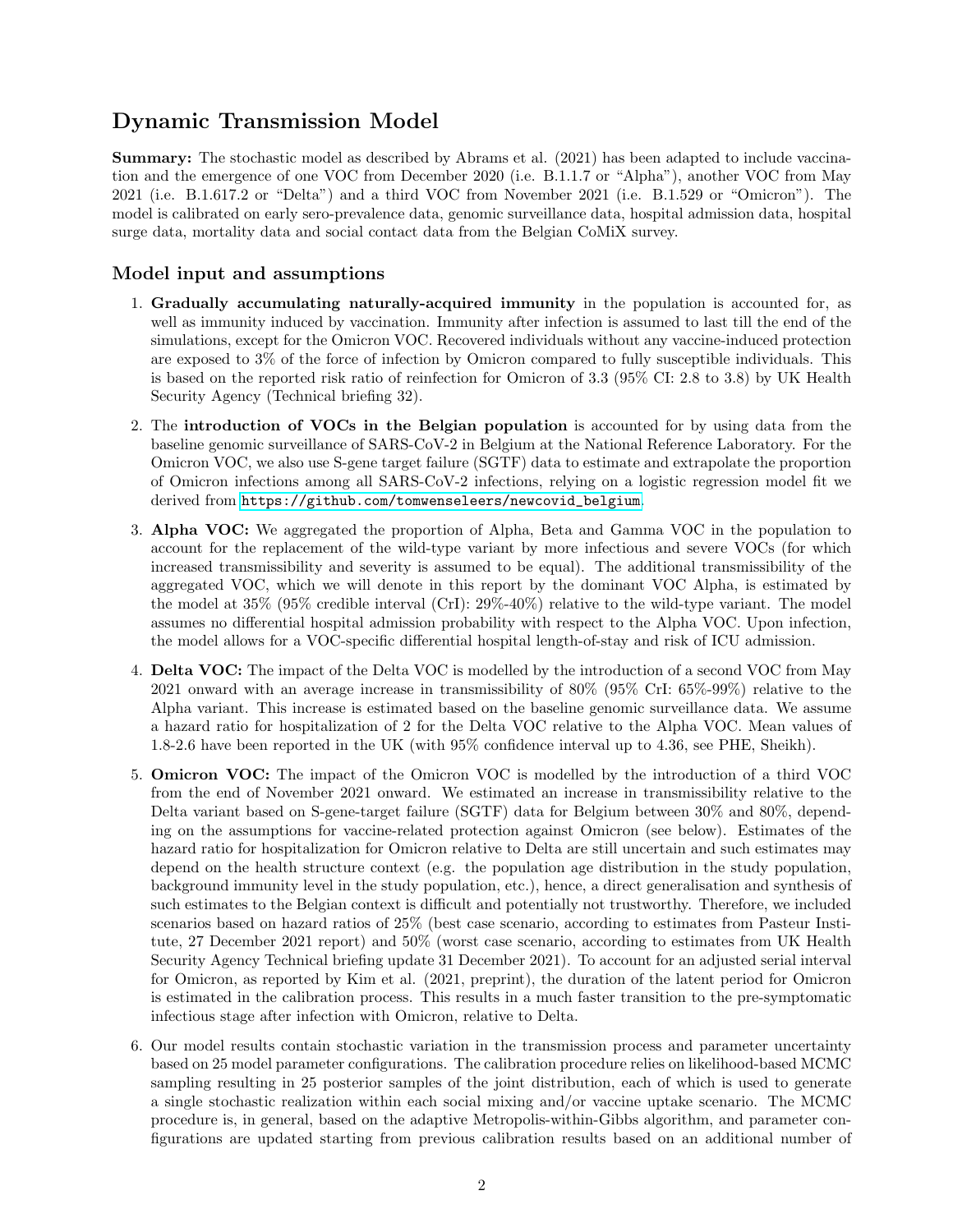iterations (400 iterations) with 10 realizations per iteration, periodicity of 10 iterations and leading to 25 different chains based on 25 initial starting configurations.

- 7. This model is fully age-structured but does not simulate the physical interactions of subgroups like nursing home residents and nursing home personnel or healthcare workers in general. Vaccine uptake for health care workers is therefore implemented at the level of the ages of the target group.
- 8. Hospital admission data is still the main source of information to inform and calibrate the model given the frequent changes in the Belgian SARS-CoV-2 testing policy (and its impact on the daily number of confirmed COVID-19 cases). The reported hospital admissions are complemented with the number of new positive cases in the Belgian hospitals in the last 24h that have been admitted for another pathology. Given that these positive cases contribute to the COVID-19 related hospital load, we include these new patients in our parameter fitting proceduce.
- 9. The model is calibrated using social contact data of the Belgian CoMiX survey. For each survey wave (with the latest included wave, the 37th conducted on December 7-13th 2021), we estimate age-specific q-parameters (i.e., proportionality factors) to translate social contact data into transmission rates, with estimated social contact rates used as a proxy for effective contacts enabling disease transmission and proportionality factors adjusting for other factors that influence this relation. This captures, among other things, age-specific susceptibility and risk behavior during social contacts.
- 10. We evaluate different scenarios to explore the combination of Omicron-related severity of disease, vaccine effectiveness and social contact patterns. None of the scenarios include the introduction of infected cases as a result of international travel. We start with the latest model calibration and the projected vaccine uptake scheme as presented in Figures [S1.](#page-10-0) This projection is based on the transmission dynamics estimated for late December 2021 including estimated age-specific features for the upcoming Omicron VOC. In addition, we also explore a linear change in social contact behaviour over 7 days from the 8th of January onward towards the risk behaviour we estimated for November 2021 using the transmission and severity assumptions for Omicron. This scenario is more representative for a non-holiday period with less inter-generational mixing compared to such behavior late December 2021, though it is likely to lack age-specific aspects for Omicron. These approximations are necessary since we currently have no observations on hospital admissions caused by infections acquired during a non-holiday period (with associated contact behaviour) while Omicron is the dominant VOC in Belgium.

#### 11. Vaccine protection

- Infection: we use a "leaky" vaccination approach. For example, vaccination with 50% effectiveness, implies that for a vaccinated individual the likelihood to acquire infection is 50% less compared to a non-vaccinated individual of the same age. The level of protection against infection is presented in Table [1.](#page-3-0)
- Hospital admissions: vaccinated individuals who acquire infection are at lower risk of a COVID-19 related hospital admission. The level of protection against severe disease, which we assume to be in line with hospital admissions, is presented in Table [1.](#page-3-0)
- Transmission: vaccinated individuals who acquire infection have a lower risk of transmitting the disease. This assumption is based on a study in the UK on the effect of vaccination on household transmission of SARS-CoV-2 (Harris et al., 2021). The level of protection against transmission is presented in Table [1.](#page-3-0)
- Severe non-hospitalized cases are currently not separately modelled, hence the impact of vaccination on non-hospitalized severe cases, seen in primary care, is not separately shown.
- Vaccine-induced immunity against infection is implemented as a step function with a switch from e.g. 0% to 50% protection against infection 21 days after the first vaccine dose. Vaccineinduced protection against hospital admission is implemented incrementally on the protection against infection. Protection from the 2nd and booster doses is assumed to be present 7 days after administration. We consider differences between mRNA and adenovirus-based vaccines in how they induce immunity and protection (see Table [1\)](#page-3-0).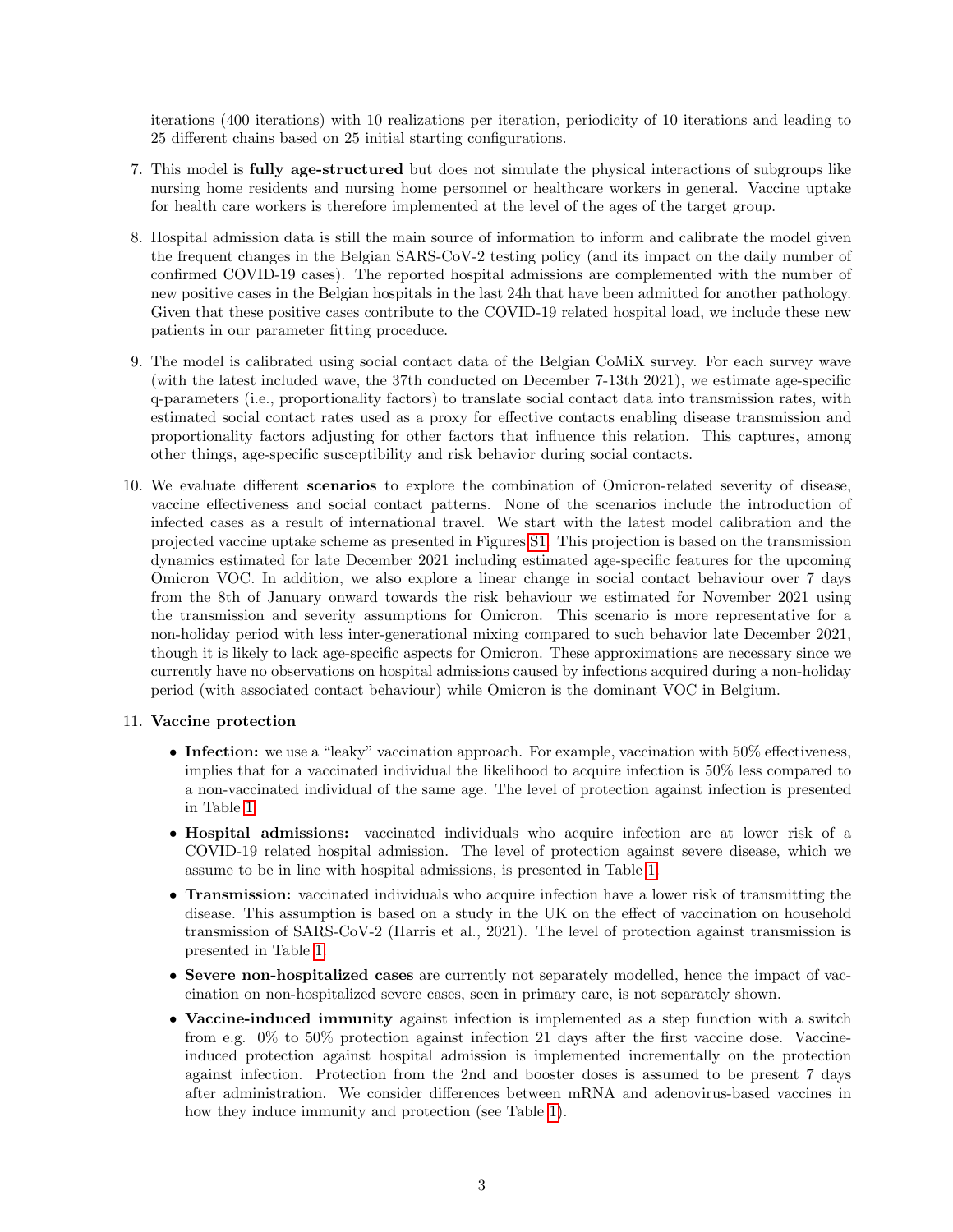- The reported JnJ and Curevac vaccines are accounted for in the model as (being similar to) AstraZeneca. Their numbers of administered vaccine doses are too low to outweigh the increase in computational burden and complexity of the model when adding an additional subdivision in the model.
- Waning of vaccine-induced immunity is included in the transmission model. We assume that on average 50% of the vaccine-induced protection will be lost after 6 months. This corresponds with a transition rate of 1/180 days towards the waning immunity compartments.
- Third doses (boosters) are included in the transmission model. We assume that all booster doses are mRNA-type vaccines, and boosted individuals will be located in a separate set of "mRNA booster" health compartments. Waning of vaccine-induced immunity does not apply after booster doses which can be deemed reasonable for providing a short-term forecast, though should be revisited provided information becomes available.

#### 12. Vaccine uptake

- The vaccine-type and age-specific uptake in the model of first, second and booster doses over time at the national level is based on the reported data by Sciensano, derived from Epistat on January 3rd, 2022. The default uptake by age is presented in Figure [S1.](#page-10-0) For the model projections, we extrapolate the uptake rate of 1st and 2nd mRNA vaccines of the last 2 weeks for +12y, until 90% coverage is reached at the national level. If the reported uptake is more than 90%, we use the reported uptake. For the projected uptake, the time between 2 mRNA doses is assumed to be 3 weeks.
- Booster doses are assumed to be provided to 90% of the individuals that had 2 doses and in a timely manner, i.e. by February 1st. The age- and dose-specific uptake of the default is presented in Figure [S1.](#page-10-0) We included this high coverage in a short time frame so the projection can be used as reference for the burden of disease, which is assumed to be higher if this target is not reached. If the burden of disease would be under control with these vaccine uptake assumptions, there might be room for delayed or reduced vaccine uptake. In the same spirit, the vaccine coverage of the 1st dose for 5-11-year-olds is assumed to reach 60% by February 1st.
- We do not account explicitly for risk-group vaccination, since the model structure does not allow to model a sub-population with a differential risk and potentially a more severe COVID-19 disease episode once infected (i.e., a higher probability of hospitalization and/or a higher probability of death, if hospitalized).
- Vaccine uptake for 12-19-year-olds is implemented in our 10-year age grouped model structure by applying a proportionate fraction to the 10-19 year age group, i.e. having 90% of the 10-19-year-old population potentially take up vaccines. A similar approach is used when the target group is for example the 5-11-year-olds.

| $\frac{1}{2}$ and $\frac{1}{2}$ and done of on average 90% and 0 months. |                              |                               |        |  |  |
|--------------------------------------------------------------------------|------------------------------|-------------------------------|--------|--|--|
| Clinical outcome                                                         | Vaccine type                 | Alpha variant   Delta variant |        |  |  |
| Infection (Bernal, 2021)                                                 | Adeno: 1st dose              | $49\%$                        | $30\%$ |  |  |
| Infection (Bernal, 2021)                                                 | Adeno: 2nd dose              | 74%                           | 76%    |  |  |
| Infection (Bernal, 2021)                                                 | mRNA: 1st dose               | 48\%                          | $36\%$ |  |  |
| Infection (Bernal, 2021)                                                 | mRNA: 2nd dose (and booster) | $94\%$                        | 88\%   |  |  |
| Severe disease (Stowe, 2021)                                             | Adeno: 1st dose              | $80\%$                        | $71\%$ |  |  |
| Severe disease (Stowe, 2021)                                             | Adeno: 2nd dose              | 89%                           | $92\%$ |  |  |
| Severe disease (Stowe, 2021)                                             | mRNA: 1st dose               | $80\%$                        | $94\%$ |  |  |
| Severe disease (Stowe, 2021)                                             | mRNA: 2nd dose (and booster) | $95\%$                        | $96\%$ |  |  |
| Transmission (Harris, 2021)                                              | mRNA and Adeno (and booster) | 45\%                          | $45\%$ |  |  |

<span id="page-3-0"></span>Table 1: Vaccine efficacy for adeno-based and mRNA-based vaccines against the Alpha and Delta variant by clinical outcome derived from Bernal et al. (2021) and Stowe et al. (2021). We assume waning of vaccine-induced immunity for 2nd dose of on average 50% after 6 months.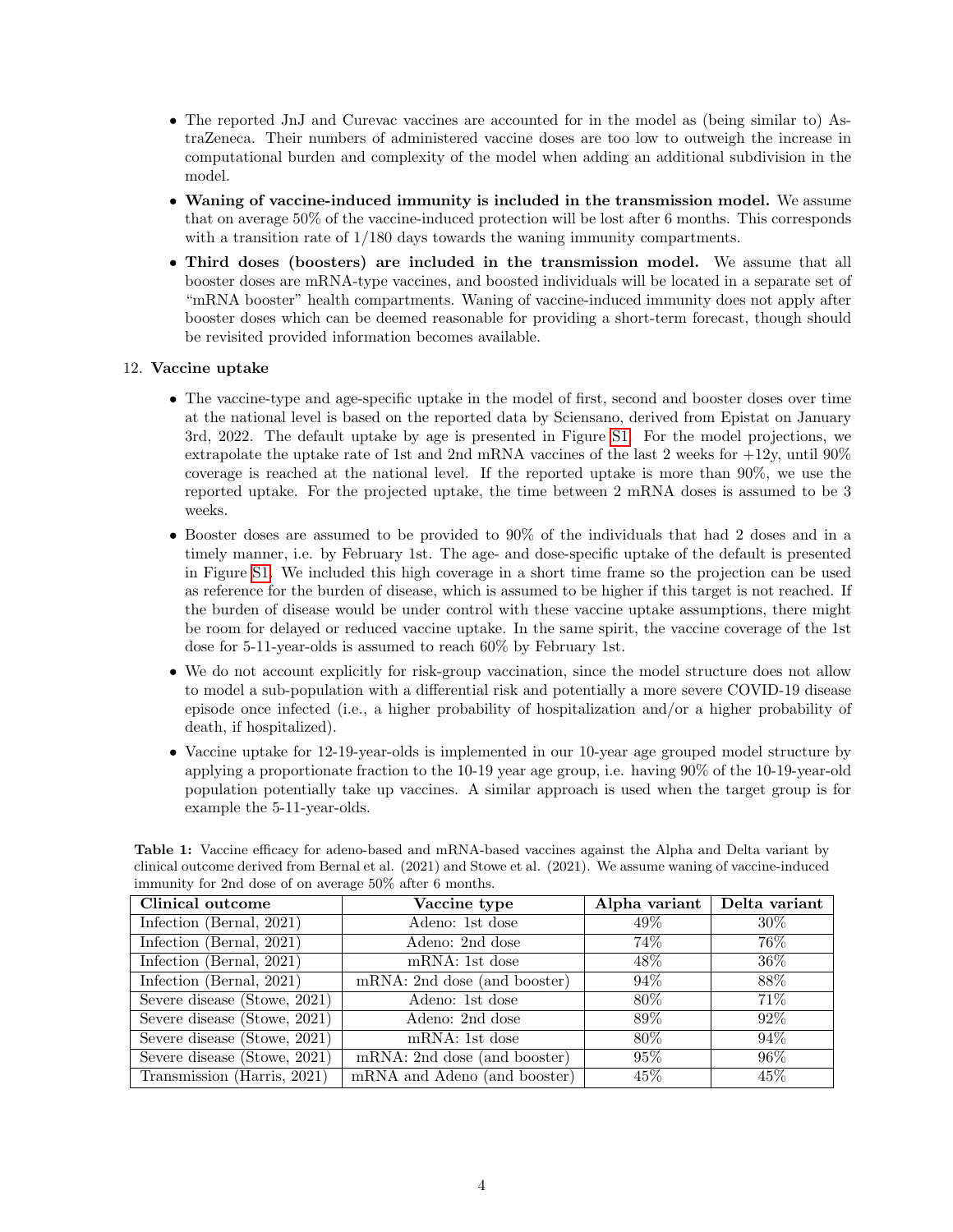| Clinical outcome | Vaccine type      | HIGH efficacy assumption | <b>LOW</b> efficacy assumption |
|------------------|-------------------|--------------------------|--------------------------------|
| Infection        | Adeno: 1st dose   | 23.7\%                   | 12.9%                          |
| Infection        | Adeno: 2nd dose   | 34.7%                    | 19.0%                          |
| Infection        | mRNA: 1st dose    | 34.2%                    | 18.7%                          |
| Infection        | mRNA: 2nd dose    | 44.1%                    | 24.1\%                         |
| Infection        | mRNA booster dose | 79.2%                    | 44.1\%                         |
| Severe disease   | Adeno: 1st dose   | 66.3%                    | 49.7%                          |
| Severe disease   | Adeno: 2nd dose   | $77.1\%$                 | $60.0\%$                       |
| Severe disease   | mRNA: 1st dose    | 76.7%                    | 59.6%                          |
| Severe disease   | mRNA: 2nd dose    | 83.7%                    | 66.8%                          |
| Severe disease   | mRNA booster dose | 96.9%                    | 83.7%                          |

Table 2: Vaccine efficacy scenarios for adeno-based and mRNA-based vaccines against the Omicron variant variant by clinical outcome, derived from Barnard et al (2021).



Figure 1: Model projections concerning the daily proportion of Omicron VOC in Belgium. Circles represent the baseline genomic surveillance of SARS-CoV-2 in Belgium reported by the National Reference Laboratory (UZ Leuven & KU Leuven) and the crosses represent the S-gene-target-failure data for Belgium that are Omicron in GISAID database (derived via [https://github.com/tomwenseleers/newcovid\\_belgium](https://github.com/tomwenseleers/newcovid_belgium) on January 3rd, 2022.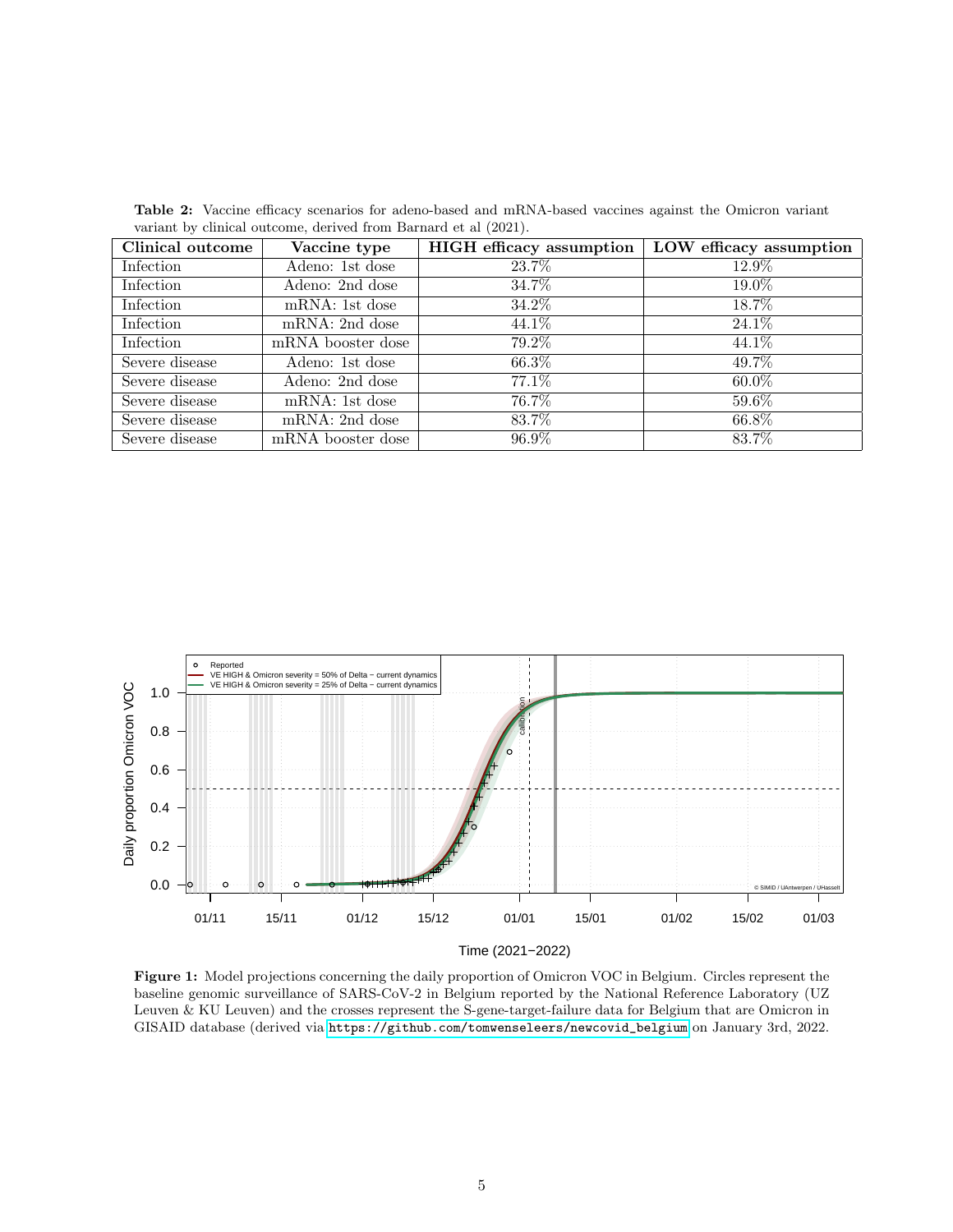#### Major limitations

- This transmission model is suited for scenario analyses to investigate possible future or counterfactual retrospective paths, it is not a prediction model.
- The model is calibrated on hospitalizations and informed by the Belgian CoMiX social contact data survey. These empirical social contact data inform mainly the frequency and age structure of person-to-person social interactions, but are less informative with regards to the adherence to restrictions. The fact that the model is primarily calibrated on hospitalizations, and given the time lag between incurring infection and being admitted to hospital, makes this model less sensitive for rapidly changing dynamics. Another issue is that empirical data on social contact patterns to inform the model is also lagging.
- In this technical note it is particularly difficult to properly calibrate the model and define scenarios for the following reasons: (1) The Omicron VOC has only become completely dominant near the end of the Christmas holiday period and the observed hospital admissions (to which the model is calibrated) during that period were still the result of (mostly) Delta infections and (to a much lesser extent) Omicron infections acquired before and at the start of the holiday period; (2) social contact behaviour is known to be very different during holiday versus non-holiday periods, not only in terms of the number of contacts made, but also in terms of age-specificity (i.e. age structure), and we are currently only starting to observe the impact of infections that occurred during the Christmas holidays on hospital admissions (to which the model is calibrated, note also that recent data on serology in unvaccinated persons are not available as an additional source for calibration); (3) We currently have no observations on hospital admissions caused by infections acquired in a non-holiday period (with associated non-holiday contact behaviour) while Omicron is the dominant VOC in Belgium, which would allow us to establish the relationship between age-specific contacts, infections and hospital admissions that is representative of the period for which projections are made in this technical note; this means that we work with approximate scenarios concerning non-holiday social contact behaviour for January-February 2022 and not a prediction of the most likely outcome (4) policy makers made important changes to the rules of quarantine and isolation from 10th January onwards, which is likely to alter the transmission dynamics over and above that of the previous points.
- The daily age distribution of hospitalized patients is derived from the individual hospital survey up to December 31st, 2021, in which patients are only included at hospital discharge. This implies a considerable delay in the availability of up to date information concerning the age distribution of hospitalizations. In a transition phase in which the age distribution changes drastically, e.g. due to the depletion of susceptible persons in older age groups as a result of vaccination, this delay could have a considerable impact on future trajectories.
- Hospitalization lengths are considered similar for Omicron VOC to those for Delta VOC due to lack of data on this matter at this point in time. Projections on hospital load might be altered by a modification of hospitalization lengths of stay. Projections concerning ICU are not presented in this note since ICU rates might have completely changed due to Omicron VOC and are still unknown.
- We are making the implicit assumption that the Omicron VOC will remain the dominant strain throughout the entire simulation period. Nonetheless, other (new emerging) VOCs may have different transmission probabilities and probabilities to cause disease, hospitalization, death, and different vaccine effectiveness characteristics against each of these manifestations.
- The transmission model does not evaluate the prevented (severe) outpatient cases, which affect pressure exerted on primary care. The model does not include parameter uncertainty on vaccine uptake and effectiveness yet.
- The incremental transmissibility by the VOCs, which we include in the model, is not age-specific.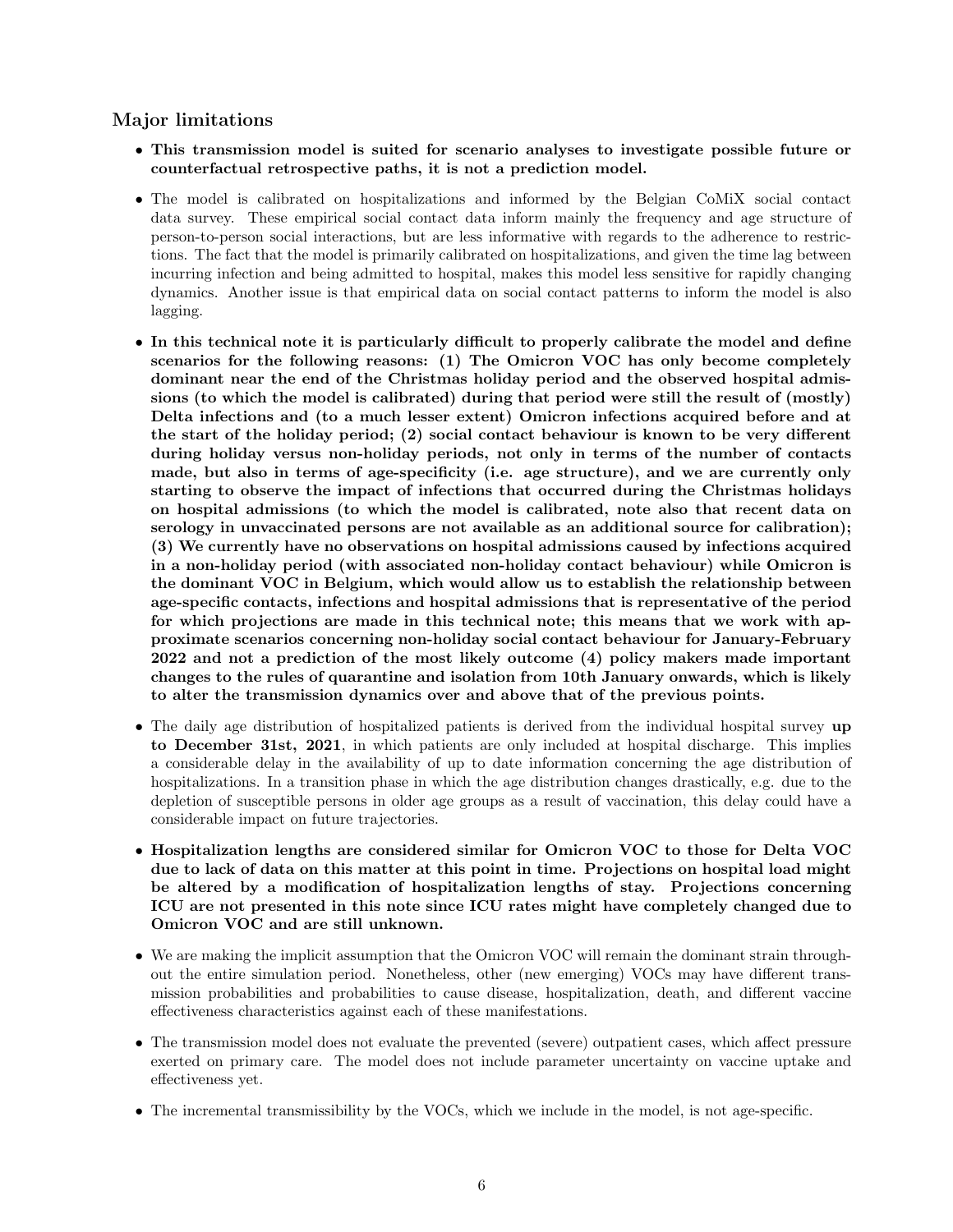- We attribute the growth advantage of the Alpha and Delta VOCs completely to transmissibility, and as such, ignore the potential effect of immune escape on the speed of penetration. For Omicron, we include immune escape by allowing for reinfections in addition to reduced vaccine-related protection.
- The reduced serial interval for Omicron is fully attributed to a reduction in the latent, or exposed, period. As such, a potential reduction in the infectious period is not captured by the model at this stage.
- Vaccine-induced immunity is implemented by a step function. As such, it is assumed that build-up of immunity in vaccinated persons is not a gradual, but a stepwise process.
- This model does not explicitly account for importation by returning travelers which could have impact on the evolution of the epidemic. Importantly, an implicit attribution of such cases to local transmission is used instead.
- We present our modelling results by the mean and pointwise 95% credible interval based on 25 model realizations, which capture stochastic effects and parametric uncertainty. The interplay between these two sources of uncertainty is subject of future research.
- Social mixing behaviour is assumed to be constant in the forward projections, unless explicitly stated in the scenario definitions. Without increased risk behaviour, the incidence of new infections decreases due to decreasing number of susceptible individuals. Behavioural changes might counter this decreasing force of infection, though this is not studied here thoroughly.
- The model projections are based on the hospital admissions with COVID-19, hence one can interpret them to represent the upper limit for hospital admissions due to COVID-19.
- The national model does not account for local differences in immunity. As such, herd immunity effects in sub-populations with immunity levels above the national level are underestimated.

#### Model results

The following figures depict the results of our scenario analyses with respect to social mixing and vaccine uptake. All projections show a large 95% credible interval and should therefore be interpreted with great caution. The main conclusions are listed at the start of this document.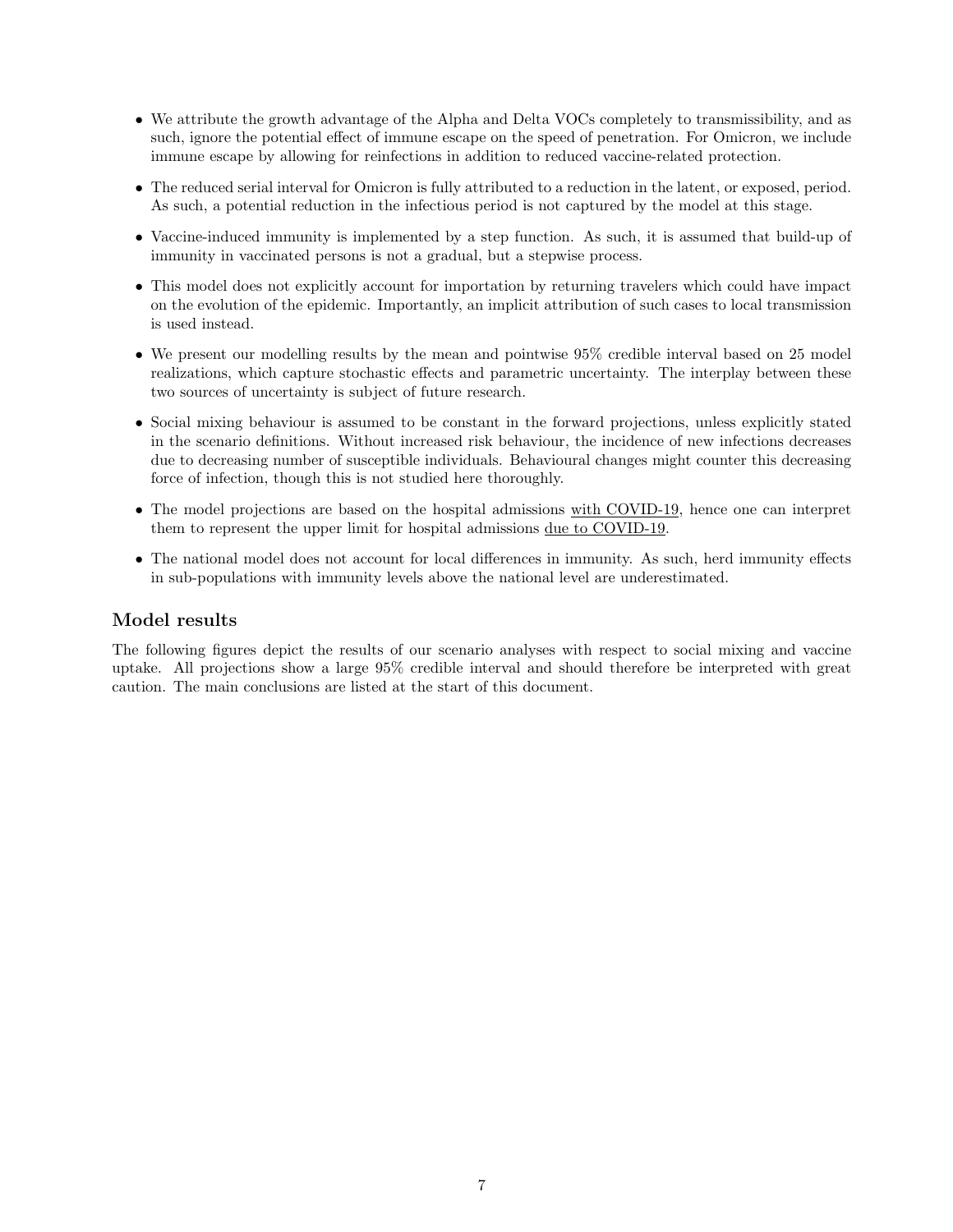#### Scenario analysis: using the HIGH vaccine efficacy assumption and current dynamics.



(a) Daily hospital admissions with COVID-19



(c) Daily number of new symptomatic infections

Figure 2: Model projections for Belgium on daily hospital admissions, hospital load and symptomatic infections for different assumptions on Omicron VOC severity against hospitalisations. These projections are based on the current dynamics, based on social contact data from December 2021, with Omicron but during a school-holiday. The results are summarized by the mean (line) and 95% point-wise credible intervals (shaded area) of 25 model runs.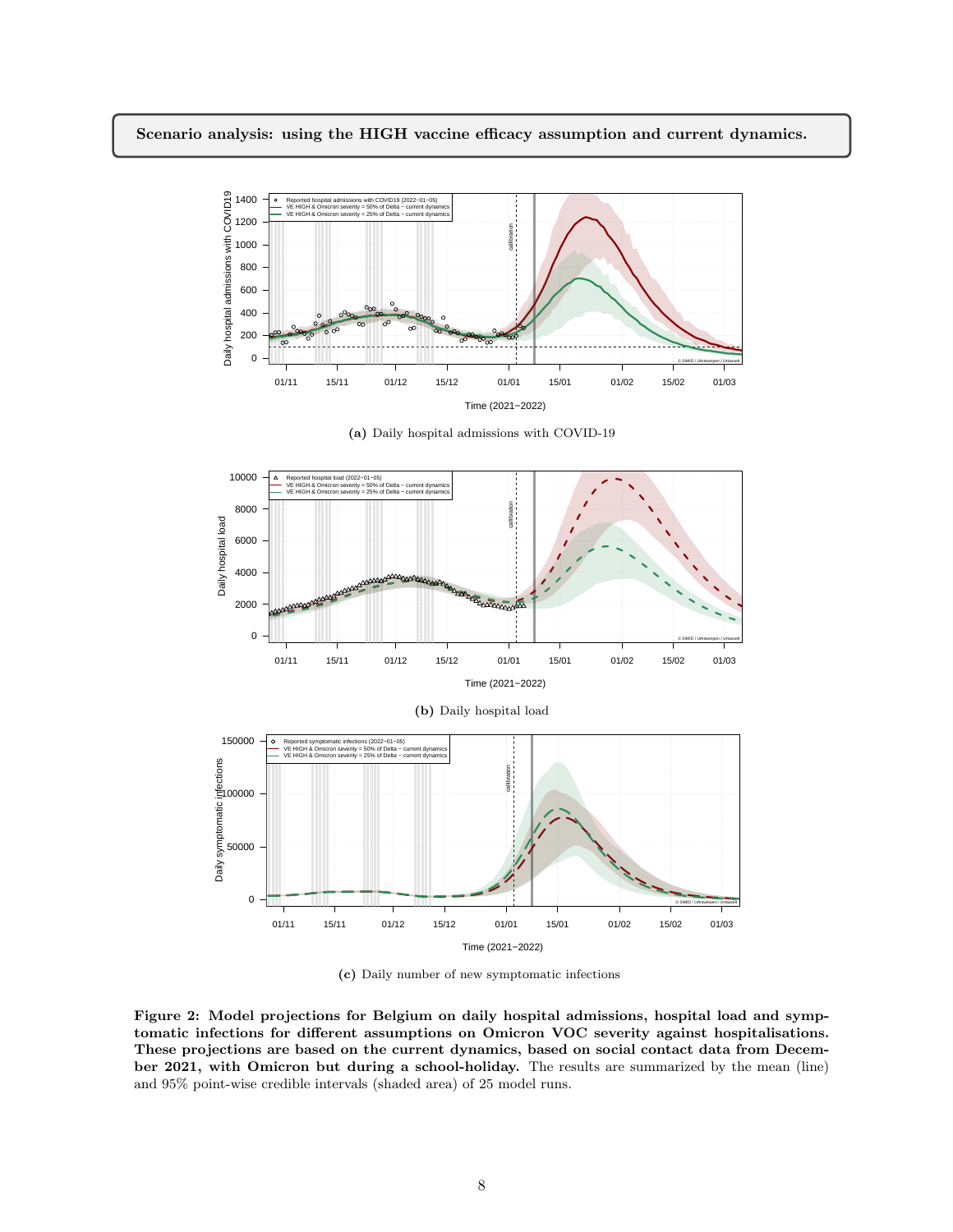#### Scenario analysis: using the HIGH vaccine efficacy assumption and November behaviour with Omicron as proxy.





(a) Daily hospital admissions with COVID-19

(c) Daily number of new symptomatic infections

Figure 3: Model projections for Belgium of daily hospital admissions, hospital load and symptomatic infections using different assumptions on Omicron VOC severity. These projections are based on a change in social contact behaviour from 8th of January towards the risk behaviour we estimated for November 2021 with general transmission and severity assumptions for Omicron. See "Model input and assumptions 10." for pros and cons. The results are summarized by the mean (line) and 95% point-wise credible intervals (shaded area) of 25 model runs.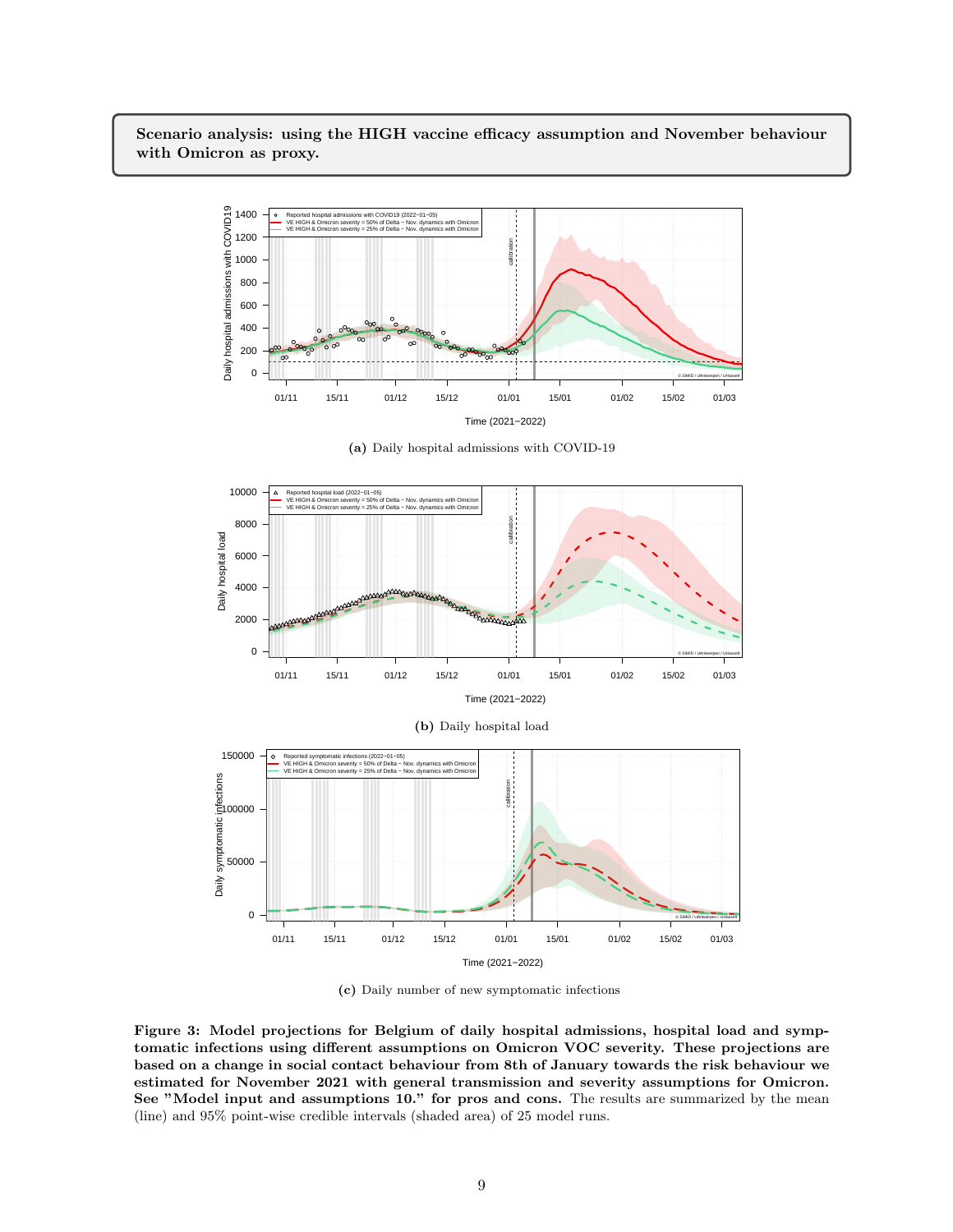## Contributors to this report (alphabetically)

- Christel Faes (Universiteit Hasselt)
- Lander Willem (Universiteit Antwerpen)
- Nicolas Franco (Universiteit Hasselt, Université de Namur)
- Niel Hens (Universiteit Hasselt en Universiteit Antwerpen)
- Philippe Beutels (Universiteit Antwerpen)
- Steven Abrams (Universiteit Antwerpen en Universiteit Hasselt)

## Acknowledgments

Sciensano for financial support in collecting CoMiX data in Belgium and making hospital data publicly available. Lize Cuypers and Emmanuel André for sharing the summary data behind: Genomic surveillance of SARS-CoV-2 in Belgium Report of the National Reference Laboratory (UZ Leuven & KU Leuven). Tom Wenseleers for many constructive discussions and data. We used computational resources and services provided by the Flemish Supercomputer Centre (VSC), funded by the FWO and the Flemish Government. All members of the SIMID COVID-19 modelling team.

## Selected references:

- Abrams S, et al. (2021) Modeling the early phase of the Belgian COVID-19 epidemic using a stochastic compartmental model and studying its implied future trajectories. Epidemics. 100449.
- Barnard et al. (2021) Modelling the potential consequences of the Omicron SARS-CoV-2 variant in England. [https:](https://cmmid.github.io/topics/covid19/omicron-england.html) [//cmmid.github.io/topics/covid19/omicron-england.html](https://cmmid.github.io/topics/covid19/omicron-england.html)
- Bernal J, et al. (2021) Effectiveness of Covid-19 Vaccines against the B.1.617.2 (Delta) Variant. NEJM. 385(7).
- Beutels P. "De grote corona studie en attitudes tegenover vaccinatie", Valentijnsymposium 5 februari 2021, https://medialibrary.uantwerpen.be/files/55265/4ae58c97-53e5-4186-9172-3583151c395e.pdf"
- Coletti P, et al. (2020) CoMix: comparing mixing patterns in the Belgian population during and after lockdown. Scientific reports, 10.
- Creech CB, et al. SARS-CoV-2 Vaccines. JAMA. Published online February 26, 2021.
- Davies NG, et al. (2021) Estimated transmissibility and impact of SARS-CoV-2 lineage B.1.1.7 in England. Science;
- Faes C, et al. (2020) Time between symptom onset, hospitalisation and recovery or death: Statistical analysis of Belgian COVID-19 patients. International Journal of Environmental Research and Public Health, 17 (20): 7560.
- Gasparrini A, et al. (2017) A penalized framework for distributed lag non-linear models. Biometrics, 73 (3): 938-948; 10.1111/biom.12645.
- Institut Pasteur, Impact du variant Omicron sur l'épidémie COVID-19 et son contrôle en France métropolitaine durant l'hiver 2021-2022, Rapport du 27 Décembre 2021.
- Kim et al (2021) Serial interval and basic reproduction number of SARS-CoV-2 Omicron variant in South Korea. MedRxiv, 2021.
- Patone M, et al. (2021) Analysis of severe outcomes associated with the SARS-CoV-2 Variant of Concern 202012/01 in England using ICNARC Case Mix Programme and QResearch databases. medRxiv.
- Public Health England (2021) SARS-CoV-2 variants of concern and variants under investigation in England: Technical briefing 15.
- Public Health England (2021) SARS-CoV-2 variants of concern and variants under investigation in England: Technical briefing: Update on hospitalisation and vaccine effectiveness for Omicron VOC-21NOV-01 (B.1.1.529), 31 December 2021.
- Sheikh A, et al. (2021) SARS-CoV-2 Delta VOC in Scotland: demographics, risk of hospital admission, and vaccine effectiveness. Lancet
- Stowe J, et al. (2021) Effectiveness of COVID-19 vaccines against hospital admission with the Delta (B.1.617.2) variant. [Pre-print at The Global Health Network.](#page-0-0)
- Van Goethem N, et al. (2020) Rapid establishment of a national surveillance of COVID-19 hospitalizations in Belgium. Arch. Public Health, 78, 121.
- Wenseleers T (2021) Analysis of VOCs for Belgium https://github.com/tomwenseleers/newcovid belgium
- Harris et al. (2021) Effect of Vaccination on Household Transmission of SARS-CoV-2 in England. NEJM 385;8.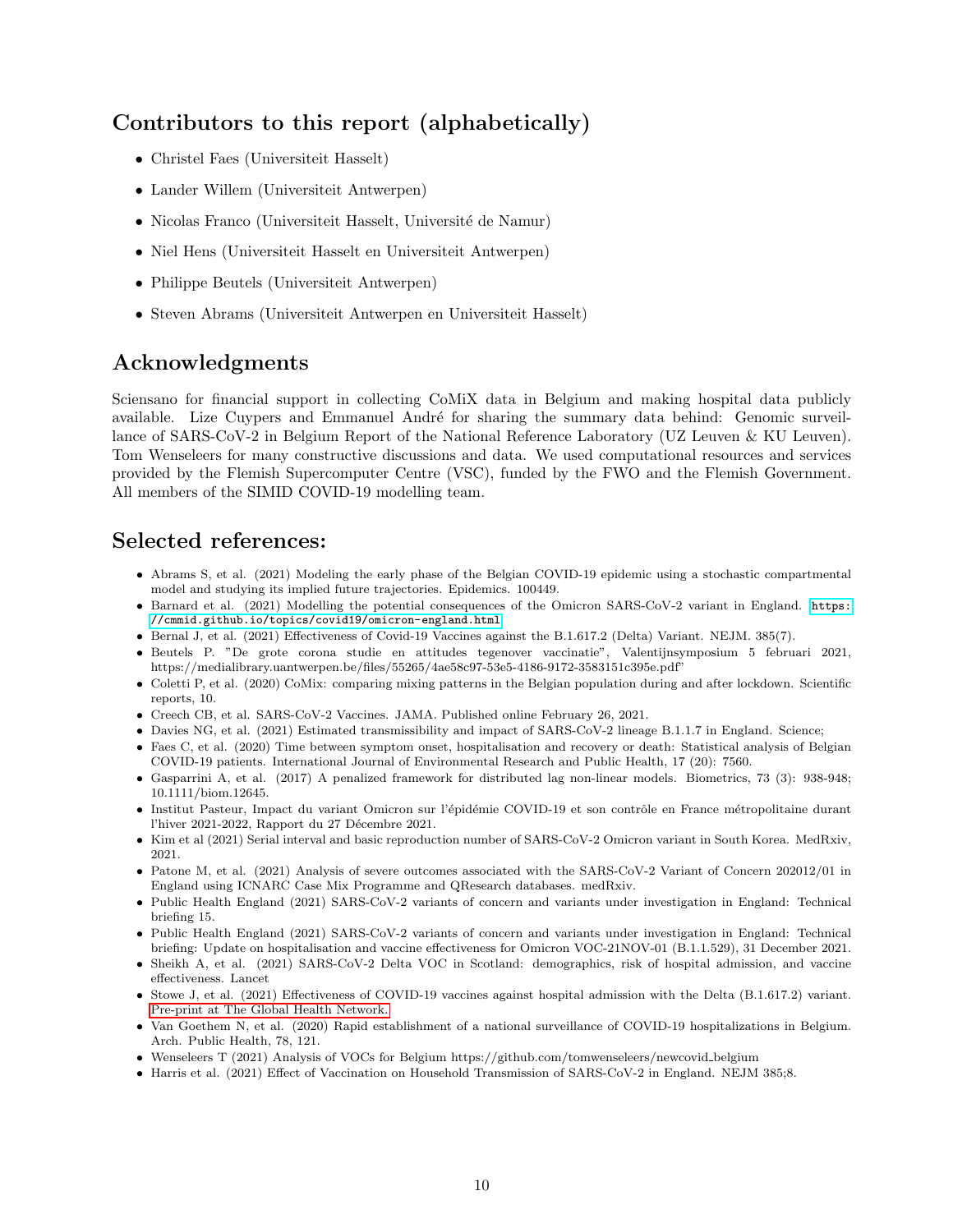#### <span id="page-10-0"></span>SUPPLEMENT



Figure S1: Vaccine uptake by age based on the reported uptake for Belgium and our projection with respect to the uptake of booster doses, in combination with 1st and 2nd doses for 5-11-yearold children.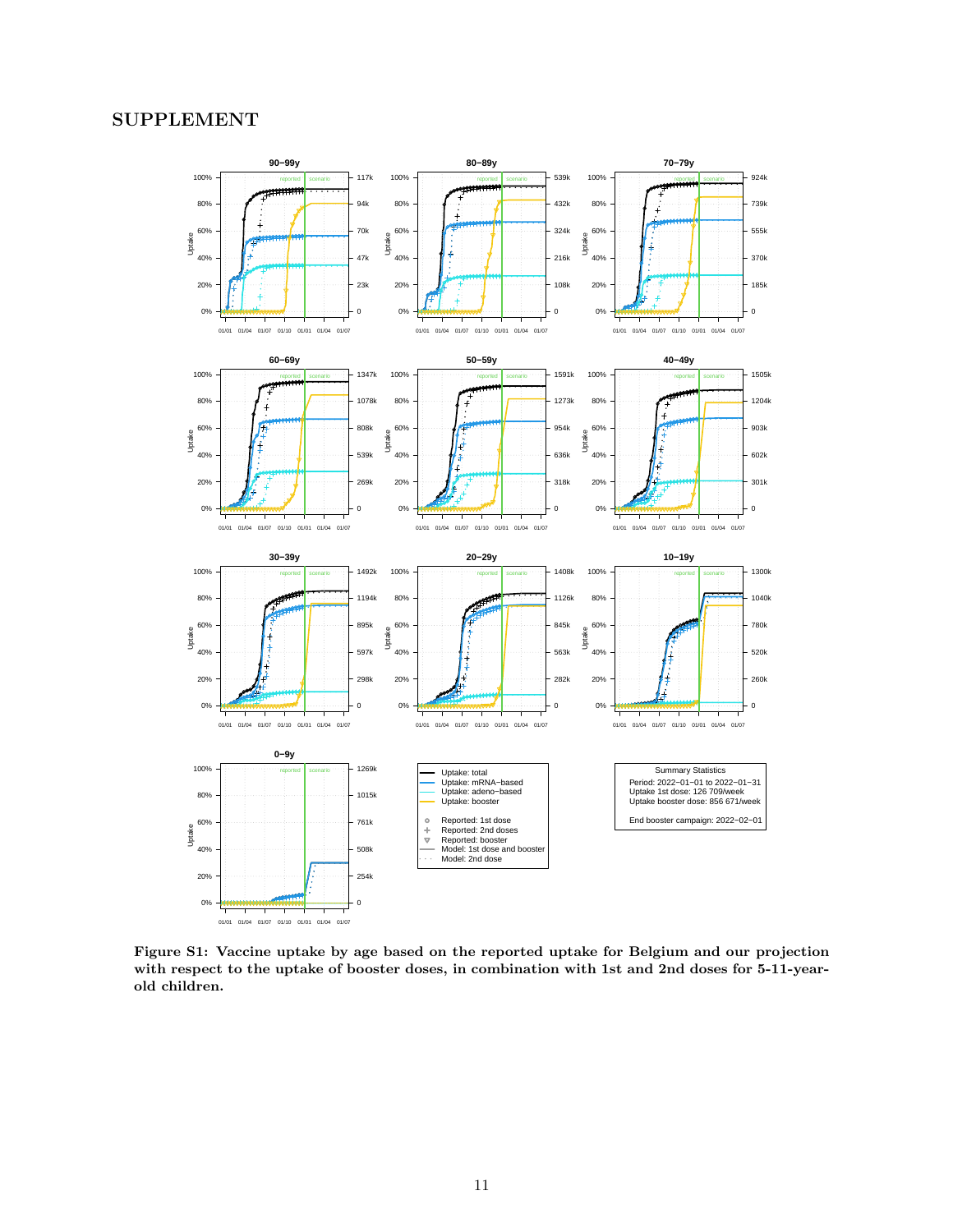Extra Scenario analysis: using the LOW vaccine efficacy assumption and current behaviour.







(c) Daily number of new symptomatic infections

Figure S2: Model projections for Belgium on daily hospital admissions, hospital load and symptomatic infections for different assumptions on Omicron VOC severity against hospitalisations. Those projections are based on the current dynamics, based on data from December 2021, with Omicron but during a school-holiday. The results are summarized by the mean (line) and 95% point-wise credible intervals (shaded area) of 25 model runs.